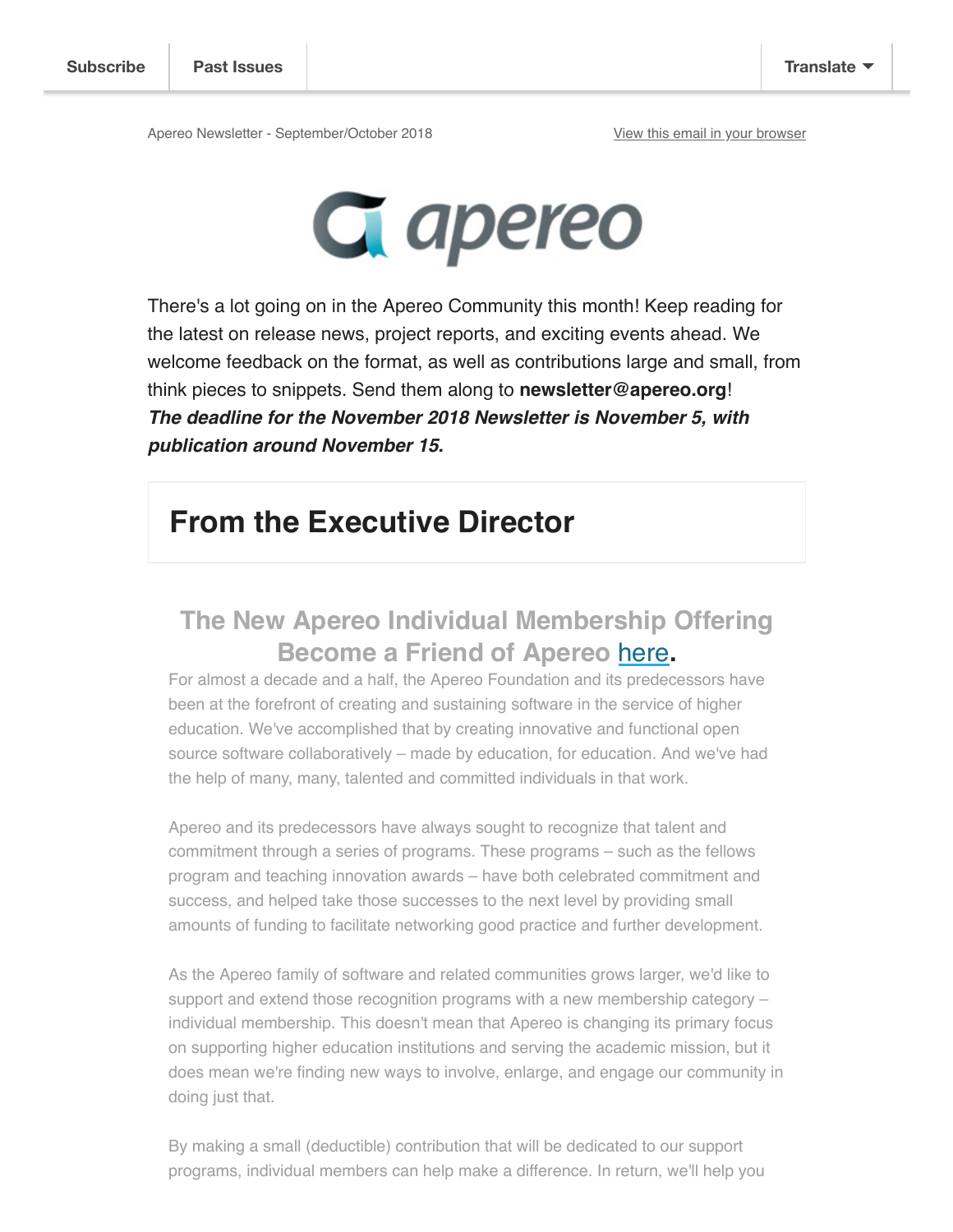reserved individual member board seat.

Apereo's work has touched countless learners and faculty worldwide, helping to both extend access to learning opportunities, and to enrich them. Help us sustain and extend that by becoming an individual member of the Apereo Foundation today. if you have a friend or colleague who might not have seen this message, please pass it on.

# **Planning into Practice – Apereo Strategic Development 2018-2020**

Over the last five years, Apereo has grown from half a dozen software communities to almost twenty, while strengthening global partnerships supporting open source software in education. Earlier this year, the Apereo Foundation Board of Directors drafted and circulated an outline two-year strategic plan. The plan was broken down into six principle development themes, which the Board felt were essential for the future of Apereo and the communities it supports. Those themes were –

- Membership, Financial Health and Fundraising
- Partnerships
- Development Opportunities and Recognition Programs
- Communications, Outreach and Engagement
- Software Community Health
- Foundation Services and New Ideas

The outline plan was circulated for community comment and discussed at the Foundation AGM at Open Apereo 2018 in Montreal. You can read the draft outline here - http://bit.ly/apereoplandraft

Read More from Ian Dolphin

## **Project Focus ELMS:LN**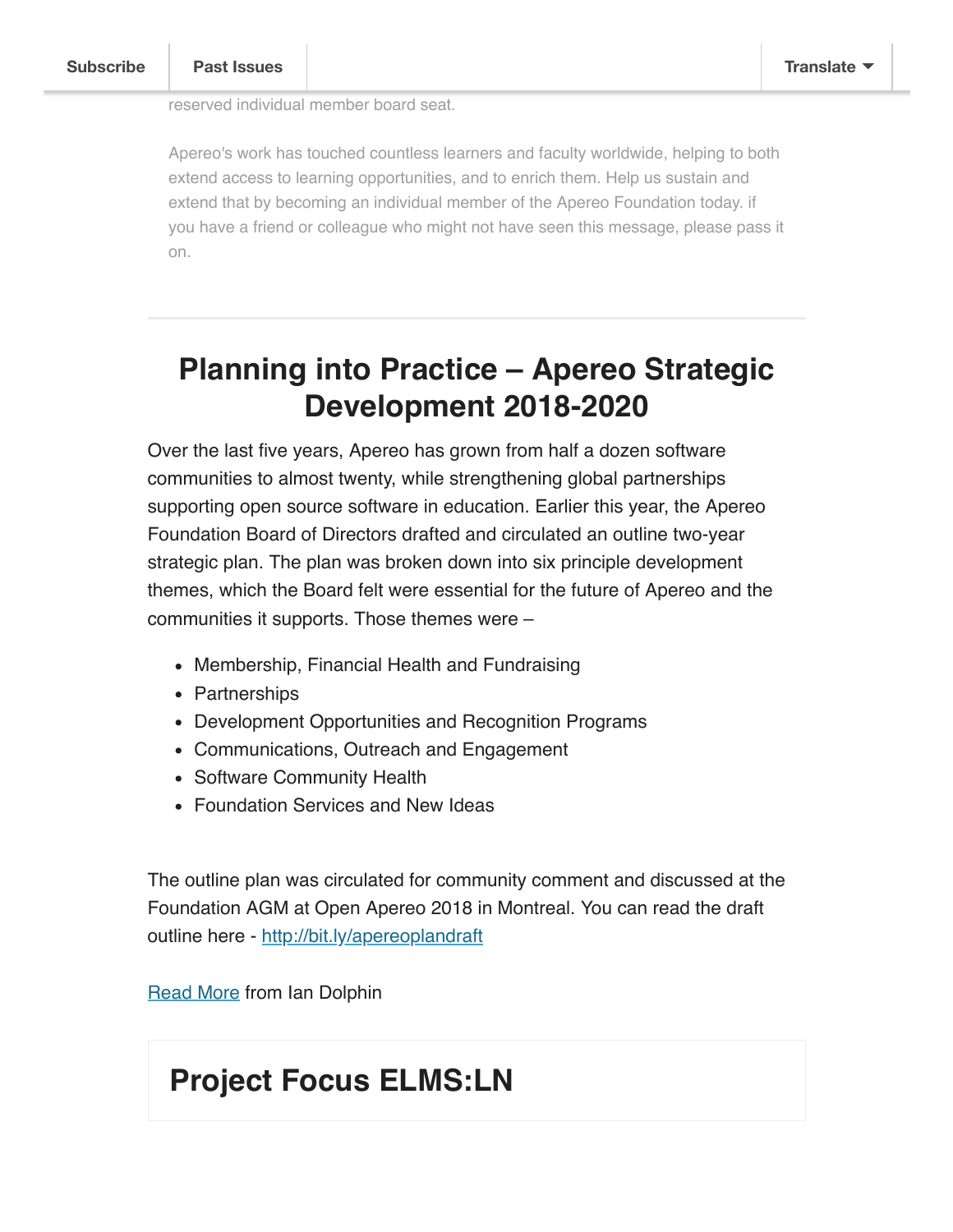



### **Gearing up for HAX'ing Apereo**

It's been several months since the ELMS:LN team started talking to anyone who would listen about our new project called HAX (Headless Authoring eXperience). We've been refining the message, improving its capabilities, and presenting about it anywhere we can. Our latest video video consolidates everything about HAX, including why it's needed and what the current, terrible state of the technology experience for designers, educators, and students is.

I wanted to share this video update with the Apereo Community about the vision of the platform and why it's needed. This talk, from OpenEd 2018, is intended for educational staff and faculty and is much less developer centric than my communications typically are.

From a developer perspective, we've been working on on making our web component library work with the ES Module standard and being placed on npmjs.com. In order to achieve this, we've been working informally with front end developers from Red Hat to make it easier for ANYONE to manage, publish, and use web components in their projects. The project we've been working on to do this is called WCFactory, or Web Component Factory https://github.com/elmsln/wcfactory. Any Apereo project dev should look at this as Web Components are able to plug into any of our projects across libraries.

WCFactory will help demystify the entire web components pipeline from "what library to use" to "how do I publish to NPM" to "how do I document and develop these" to "how do I publish this to work across all platforms?". WCFactory solves all of these problems -- because they are ones we had too! Currently it helps you make, document, develop, and build components across 6 different libraries using standard tooling.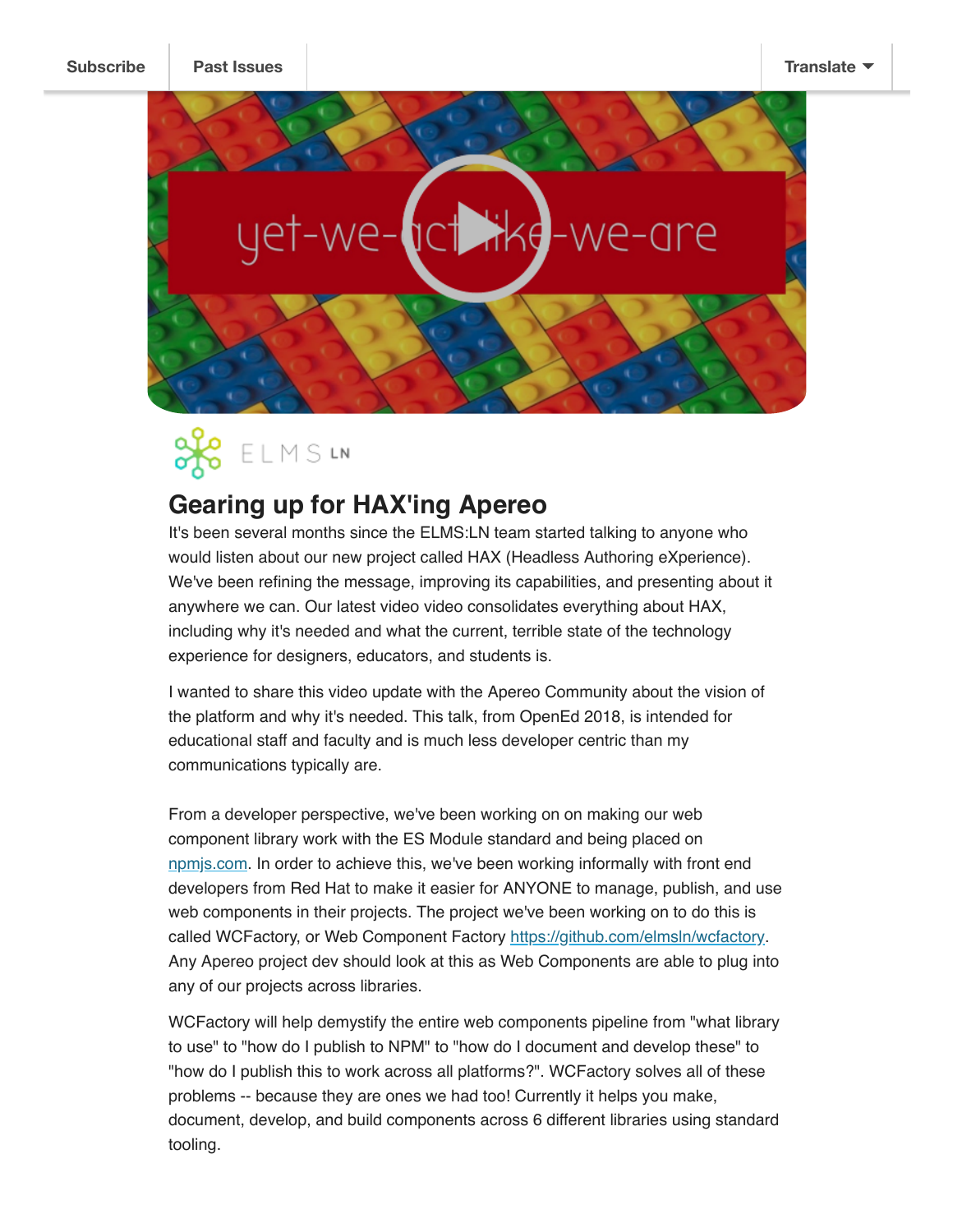~!Bryan

# **Upcoming Events**

# **OPENCAST Free Opencast Developer Workshop: November 13-15, Osnabrück, Germany**

For everybody who is interested in contributing to Opencast, or adopting it to the local needs, ELAN e.V. is offering a developer workshop. The admission is free!

The workshop's target attendees are software developers with some knowledge of Java, XML, HTML, and Javascript. Knowledge of shell-scripts and Python is welcome but not required.

Find out more about the workshop at: https://opencast.org/2018-07-11-opencast-developer-workshop.html

### **2018 Apereo Webinar Series: Opencast in Teaching & Learning**

17th October, 1200 US Eastern Olaf Schulte ETH Zurich

Developed by a community of academic institutions, Opencast incorporates a number of technologies and features to support teachers and students in videobased teaching and learning. The presentation will explain and demonstrate the usage of a number of areas:

- 4K video
- Metadata extraction / search
- Comments/feedback/annotation
- Automated translation / transcription
- Automated presenter tracking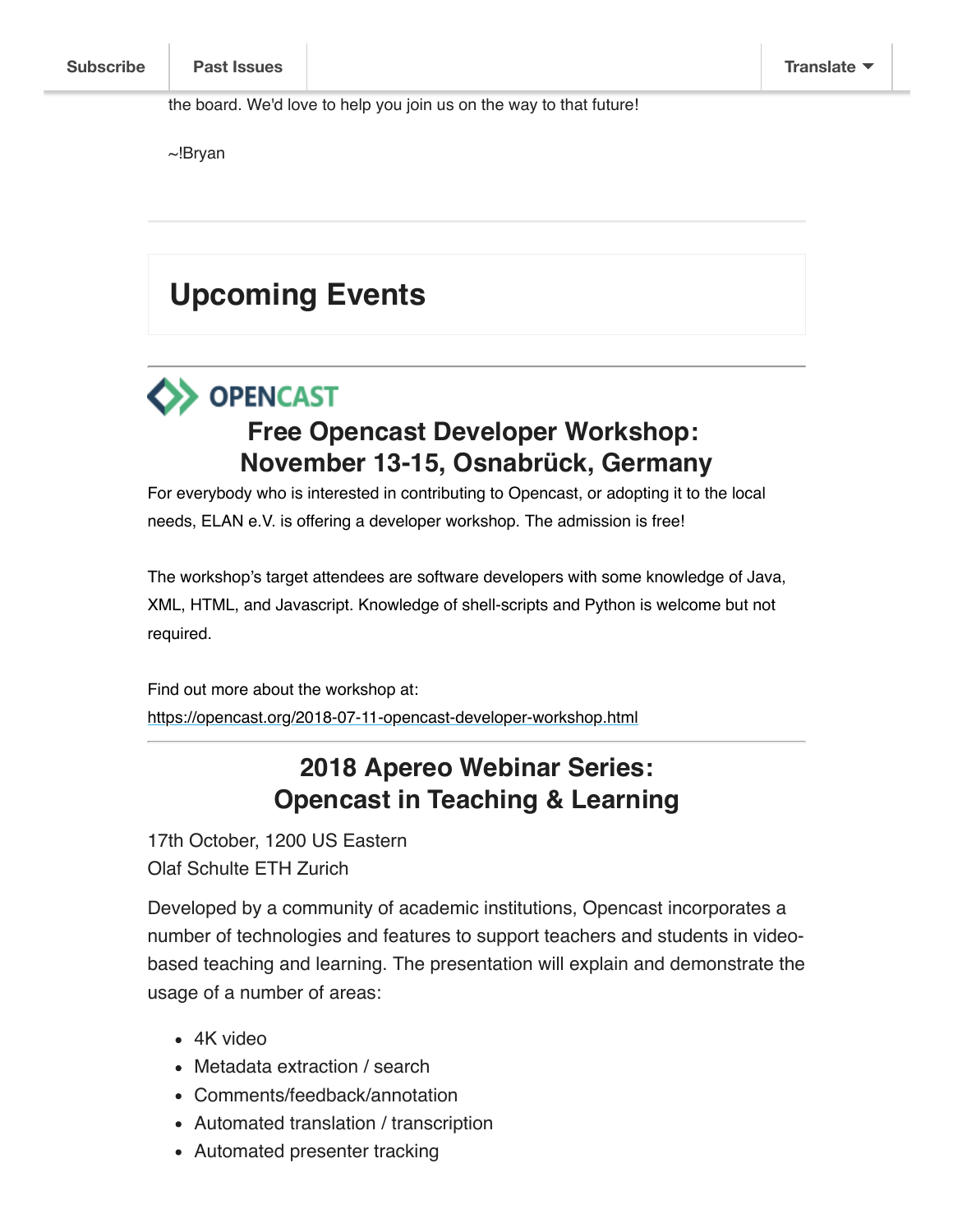

## **Sakai Virtual Conference November 7**

Sakai Virtual Conference 2018 Sakai - Enabling Educators and Engaging Learners November 7, 2018 - Online http://virtconf.apereo.org/ #SakaiVC18

Register now! Registration is open for the Sakai Virtual Conference. Registration is \$50 per person, or \$500 for group/institution registration, with all proceeds going toward Sakai feature development.

The Sakai Virtual Conference will take place entirely online on Wednesday, November 7, 2018. You'll attend presentations in virtual meeting rooms, ask the presenters live questions, participate in interactive activities and contests, and get the conference experience without the expense of travel. The "conference location" will be in Sakai, and we will be using Sakai tools to facilitate interaction among attendees. If you are comfortable in Sakai, you will easily engage in this virtual experience.

Find out how your peers are using Sakai at their institutions! Learn about new features in the upcoming release! Presentations will focus on effective teaching and learning practices, online pedagogy, and engaging students using technology.

Read More from Wilma Hodges and Ian Dolphin

#### **2019 UPortal Developer Winter Summit**

Reserve January 21 to February 1, 2019 to join other uPortal developers in sunny Gilbert, Arizona for the uPortal Winter Summit hosted by Unicon.

Learn about the latest developments and future direction of uPortal. Participate in a uPortal developer workshop presented by Unicon. Acquire tools and skills to enhance your uPortal deployment and accelerate content development.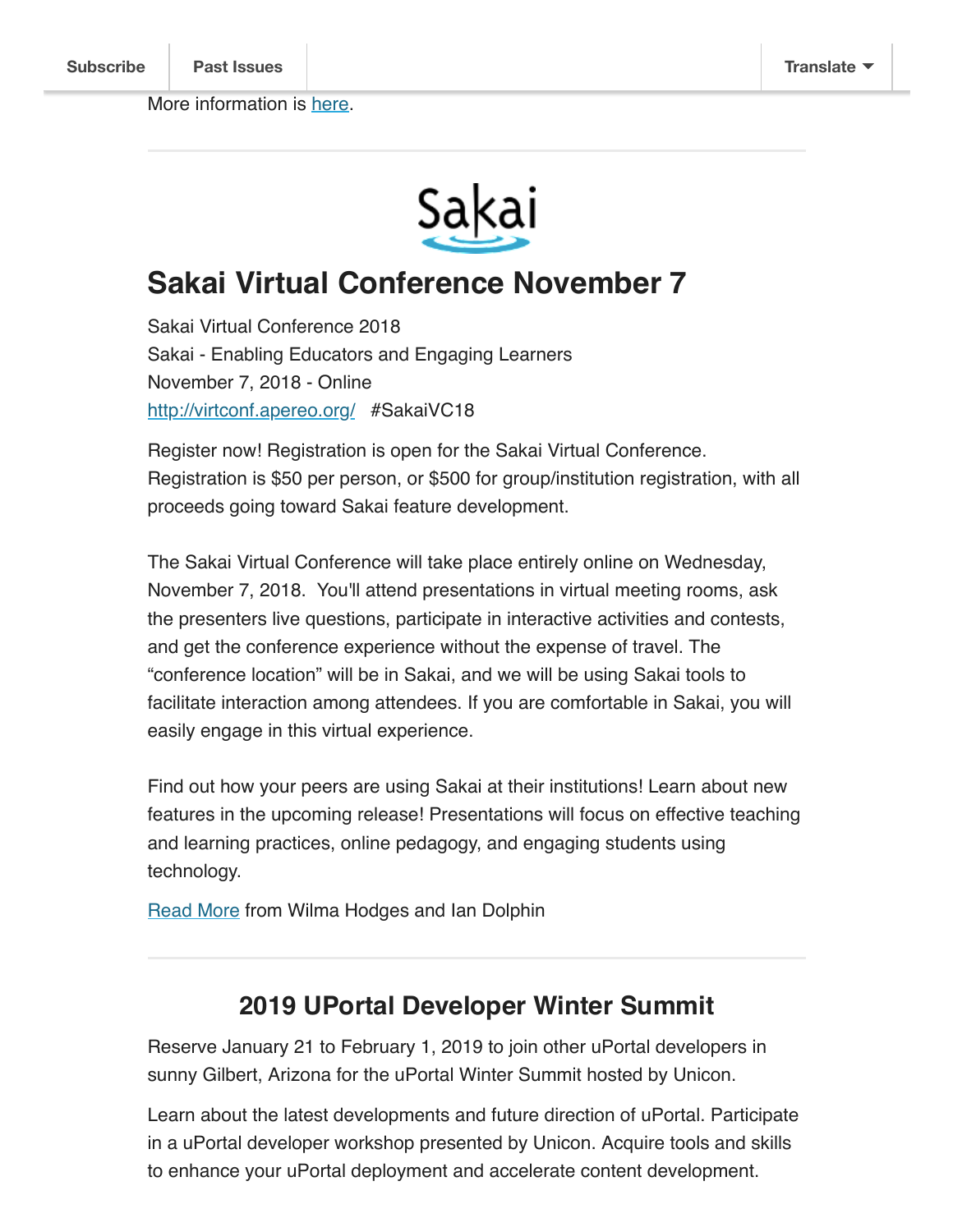the Rome Towers office building where Unicon is located.

**Unicon** 1760 E Pecos Rd Suite 432 Gilbert, AZ 85295

## **Apereo Africa 2019 - Hold the Date!**

Unconference sessions, decided and driven by participants. The venue will be

15 April pre-conference workshops 16 - 17 April for conference

At the University of Cape Town

#### **Project News**



#### **2018 UPortal Steering Committee Elections**

**Christian Cousquer from Sorbonne University, Mairi Fraser from the University of Edinburgh, and Christian Murphy from Unicon have been elected as developer representatives to the uPortal Steering Committee.**

**Laura McCord from Rice University and Cheryl Palafox-Stewart Sinclair Community College have been elected as community representatives.**

**These new members join current members Drew Wills from Unicon, Julien Gribonvald from GIP RECIA (ESUP); Steven Ragusa from Texas A&M; and Lauren Anderson from Brigham Young University.**

#### **uPortal Release**

**uPortal 5.2.3 has been released on Maven Central and GitHub. Here are some highlights:**

- **Fixed portlet data import issues on Oracle 12 databases**
- **Fixed stack overflow error running web components in Internet Explorer 11**
- **Updated libraries and build tools to stay current, including Gradle, Groovy, Swagger, EasyMock, Node.js, AWS Java SDK**

 **The uPortal development community is dedicated to releasing frequent incremental updates as issues are resolved, new features incorporated, or build tools and libraries are**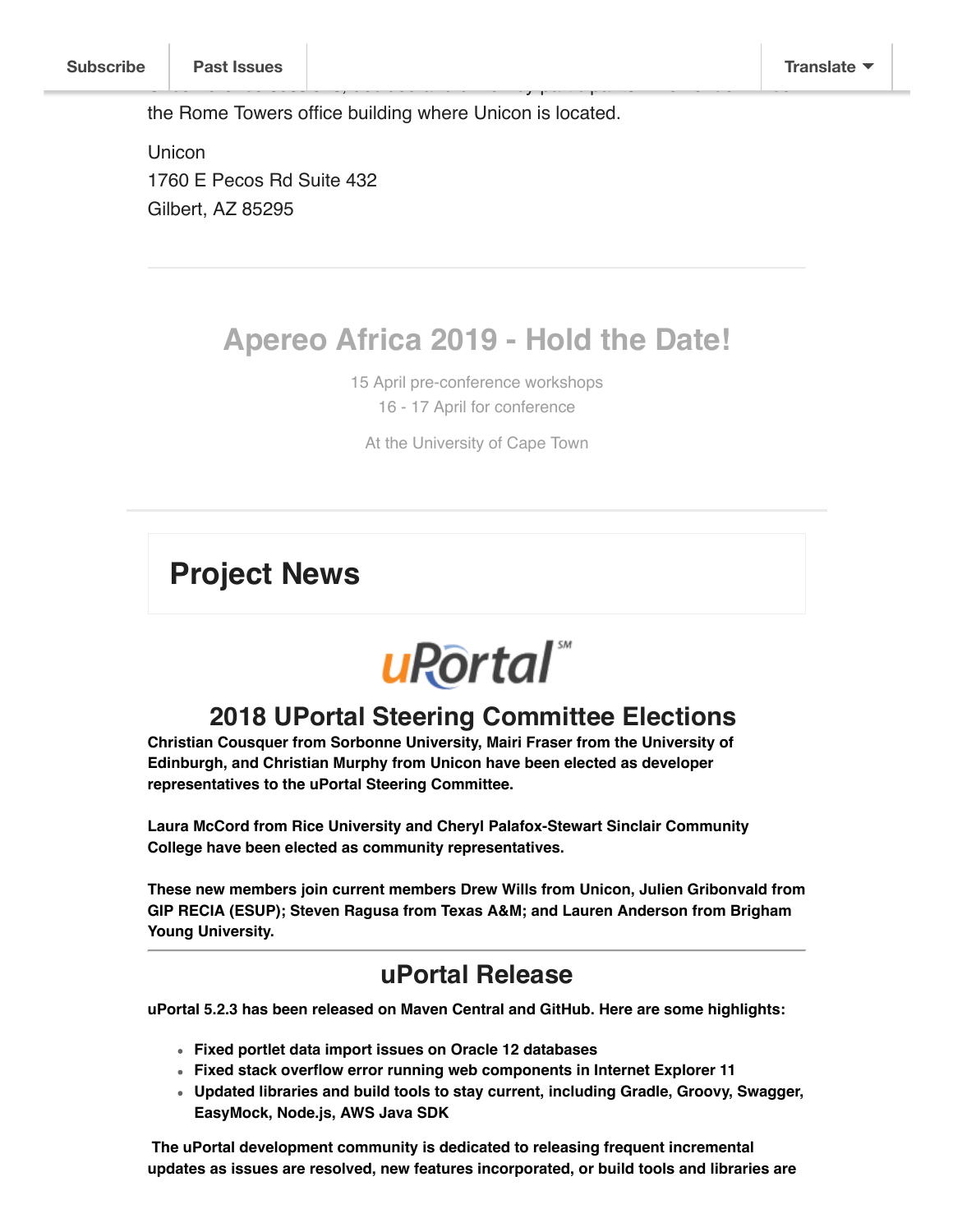#### **Webinar Series Review: uPortal Web Components, Form Builder and FBMS**

**The uPortal development community is working to simplify rich content development for uPortal using the most current client-side development frameworks including AngularJS, React, Polymer, Vue and others. This webinar covered the evolution from server-side Java JSR 168 and JSR 286 portlets to client-side web components. Code examples for web components were shown and the Form Builder web component was introduced along with the Form Builder Microservices (FBMS) that support it. Form Builder simplifies configuring and displaying custom web forms in uPortal.**

**Video of the webinar is available at:** https://youtu.be/9guK-Vl3-lU

# **Open Positions**

#### **Web Application Developer Opportunity at UW-Madison**

**Are you an experienced web developer who wants to work on exciting projects used by tens of thousands of people every day? Are you self-motivated yet collaborative and enjoy working with a close knit team in an agile environment? Would you like to work with open source at a great university, engage with colleagues from across the globe, and receive great benefits--all while maintaining a true flexible, work/life balance with healthy priorities? Join the team responsible for MyUW (See** https://it.wisc.edu/services/myuw**), our flagship uPortal-based portal used by over 150,000 people each year with millions of logins each month. As a member of our team, you can help move UW-Madison and the uPortal project forward. Application deadline is October 18. See** https://go.wisc.edu/9e609b

## **Wanted: Your Institution's Story**

Consider submitting a vignette for apereo.org!

If you've not looked at www.apereo.org recently, go take a look. On the landing page we're promoting Apereo sponsored software in a series of what we're calling "vignettes". These are short stories and messages about what problems adopters are using Apereo software